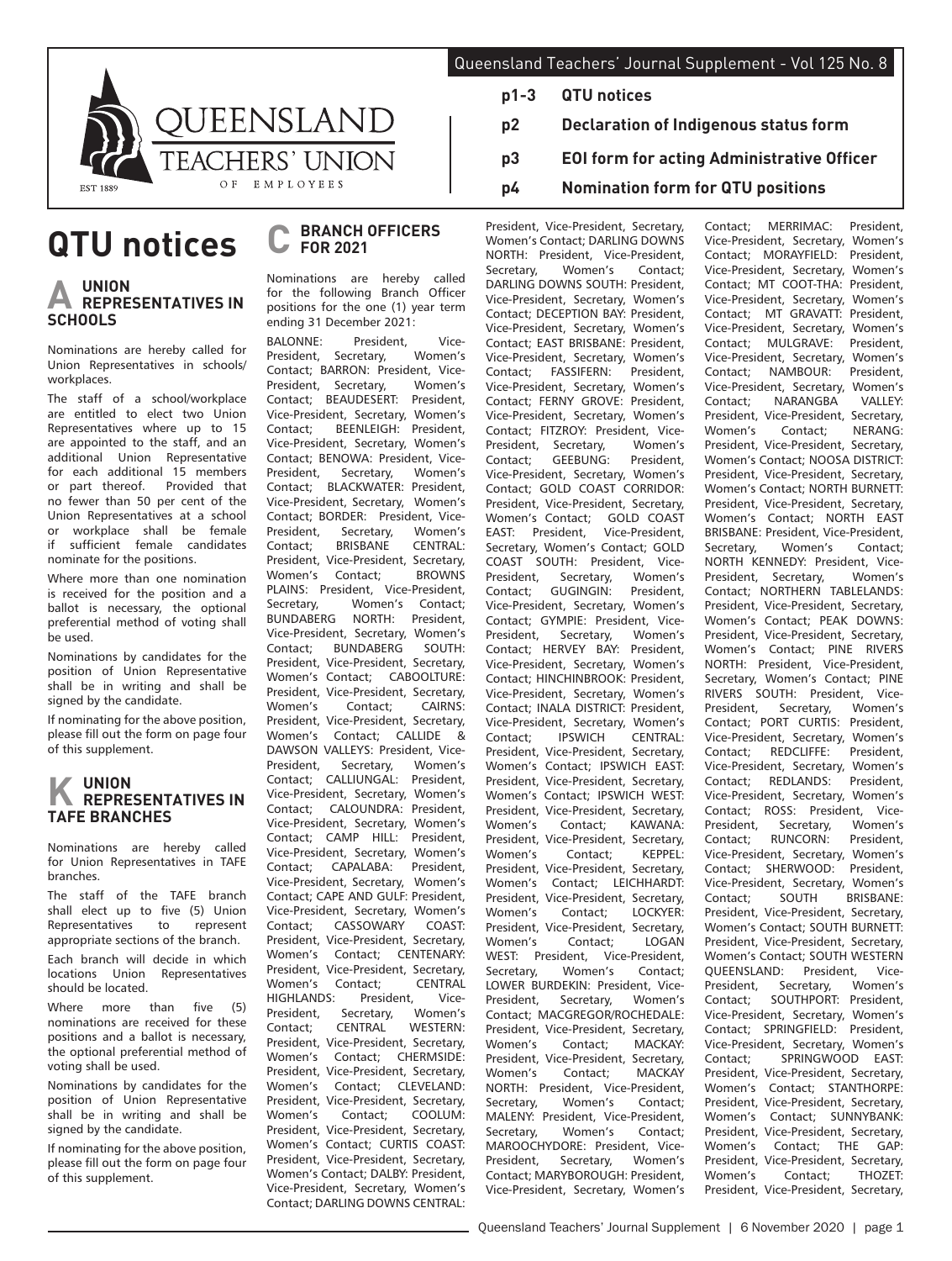

**QUEENSLAND | QTU notices continued...** 

Women's Contact; THURINGOWA: President, Vice-President, Secretary, Women's Contact; TORRES STRAIT: President, Vice-President, Secretary, Women's Contact; TOWNSVILLE: President, Vice-President, Secretary, Women's Contact; UPPER GOLD COAST: President, Vice-President, Secretary,<br>WARREGO: President, Vice-<br>
cretary. Women's President, Secretary,<br>Contact: WARWICK: WARWICK: President, Vice-President, Secretary, Women's<br>Contact: WESTERN DOWNS: Contact; WESTERN President, Vice-President, Secretary, Women's Contact; WHITSUNDAY: President, Vice-President, Secretary, Women's Contact; WOODRIDGE: President, Vice-President, Secretary, Women's Contact; WOOLOOWIN: President, Vice-President, Secretary, Women's Contact; WYNNUM: President, Vice-President, Secretary, Women's Contact.

If nominating for any of the above positions, please fill out the form on page four of this supplement.

### **I TAFE BRANCH OFFICERS - TAFE DIVISION 2021**

Nominations are hereby called for the following Branch Officer positions for the one (1) year term ending 31 December 2021:

ACACIA RIDGE (SKILLS TECH): President, Vice-President, Secretary, Women's Contact; BAYSIDE: President, Vice-President, Secretary, Women's Contact; BRACKEN RIDGE: President, Vice-President, Secretary, Women's Contact; BRACKEN RIDGE (SKILLS TECH): President, Vice-

President, Secretary, Women's<br>Contact: BUNDARERG: President Contact; BUNDABERG: Vice-President, Secretary, Women's Contact; BUNDAMBA: President, Vice-President, Secretary, Women's Contact; CABOOLTURE: President, Vice-President, Secretary, Women's Contact; CAIRNS: President, Vice-<br>President, Secretary, Women's President, Secretary, Women's<br>Contact; DARLING DOWNS: DARLING President, Vice-President, Secretary, Women's Contact; EAGLE FARM (SKILLS TECH): President, Vice-<br>President, Secretary, Women's Secretary, Women's Contact; EMERALD CQU: President, Vice-President, Secretary, Women's<br>Contact: GLADSTONE COU: GLADSTONE President, Vice-President, Secretary, Women's Contact; GOLD COAST: President, Vice-President, Secretary,<br>Women's Contact: GROVELY Contact: President, Vice-President, Secretary, Women's Contact; LOGANLEA: President, Vice-President, Secretary, Women's Contact; MACKAY CQU: President, Vice-President, Secretary, Women's Contact; MARYBOROUGH: President,<br>
Secretary, Women's Contact; Women's MOUNT GRAVATT: President, Vice-<br>President. Secretary. Women's Secretary, Contact; MOUNT ISA: President, Vice-President, Secretary, Women's Contact; NAMBOUR: President, Vice-President, Secretary, Women's Contact; PIMLICO: President, Vice-President, Secretary, Women's Contact; ROCKHAMPTON CQU: President, Vice-President, Secretary, Women's Contact; SOUTHBANK: President, Vice-President, Secretary, Women's Contact; TOOWOOMBA: President, Vice-President, Secretary, Women's Contact.

above positions, please fill out the form on page four of this supplement.

#### **L ABORIGINAL AND/ OR TORRES STRAIT ISLANDER BRANCH CONTACTS FOR 2021**

Nominations are hereby called for the following Aboriginal and/ or Torres Strait Islander Branch Contacts for the one (1) year term ending 31 December 2021:

BALONNE, BARRON, BEAUDESERT,<br>BEENLEIGH, BENOWA, BEENLEIGH, BLACKWATER, BORDER, BRISBANE<br>CENTRAL. BROWNS PLAINS. **BROWNS** BUNDABERG NORTH, BUNDABERG<br>SOUTH, CABOOLTURE, CAIRNS, SOUTH, CABOOLTURE, CALLIDE & DAWSON VALLEYS, CALLIUNGAL, CALOUNDRA, CAMP HILL, CAPALABA, CAPE AND GULF, CASSOWARY COAST, CENTENARY, CENTRAL HIGHLANDS, CENTRAL WESTERN, CHERMSIDE, CLEVELAND, COOLUM, CURTIS COAST, DALBY, DARLING DOWNS CENTRAL, DARLING DOWNS NORTH, DARLING DOWNS SOUTH, DECEPTION BAY, EAST BRISBANE, FASSIFERN, FERNY GROVE, FITZROY, GEEBUNG, GOLD COAST CORRIDOR, GOLD COAST EAST, GOLD COAST SOUTH, GUGINGIN, GYMPIE, HERVEY BAY, HINCHINBROOK, INALA DISTRICT, IPSWICH CENTRAL, IPSWICH EAST, IPSWICH WEST, KAWANA, KEPPEL, LEICHHARDT, LOCKYER, LOGAN WEST, LOWER BURDEKIN, M A C G R E G O R / R O C H E D A L E , MACKAY, MACKAY NORTH, MALENY, MAROOCHYDORE, MARYBOROUGH, MERRIMAC, MORAYFIELD, MT COOT-

THA, MT GRAVATT, MULGRAVE,<br>NAMBOUR, NARANGBA VALLEY, NARANGBA VALLEY, NERANG, NOOSA DISTRICT, NORTH **BURNETT, NORTH EAST BRISBANE,<br>NORTH KENNEDY NORTHERN** KENNEDY, NORTHERN<br>IDS, PEAK DOWNS, TABLELANDS, PINE RIVERS NORTH, PINE RIVERS SOUTH, PORT CURTIS, REDCLIFFE,<br>REDLANDS ROSS RUNCORN REDLANDS, ROSS, RUNCORN, SHERWOOD, SOUTH BRISBANE, SOUTH BURNETT, SOUTH WESTERN<br>QUEENSLAND, SOUTHPORT, QUEENSLAND, SPRINGFIELD, SPRINGWOOD EAST, STANTHORPE, SUNNYBANK, THE GAP, THOZET, THURINGOWA, TORRES STRAIT, TOWNSVILLE, UPPER GOLD COAST, WARREGO, WARWICK, WESTERN DOWNS, WHITSUNDAY,<br>WOODRIDGE, WOOLOOWIN, WOOLOOWIN, WYNNUM.

If nominating for any of the above positions, please fill out the form on page four of this supplement, including the declaration of Indigenous status if not previously provided.

#### **L ABORIGINAL AND/ OR TORRES STRAIT ISLANDER TAFE BRANCH CONTACTS FOR 2021**

Nominations are hereby called for the following Aboriginal and/or Torres Strait Islander TAFE Branch Contacts for the one (1) year term ending 31 December 2021:

ACACIA RIDGE (SKILLS TECH), BAYSIDE, BRACKEN RIDGE, BRACKEN RIDGE (SKILLS TECH), BUNDABERG, BUNDAMBA, CABOOLTURE, CAIRNS, DARLING DOWNS, EAGLE FARM (SKILLS TECH), EMERALD CQU, GLADSTONE CQU, GOLD COAST,

If nominating for the any of the

| <b>DECLARATION OF INDIGENOUS STATUS</b><br>Nominees for Indigenous positions are required to submit, along with their nomination, a declaration of their                     |                                                                                                                                                      | QTU/AEU(Q) Collection<br><b>Statement</b>                                    |  |  |
|------------------------------------------------------------------------------------------------------------------------------------------------------------------------------|------------------------------------------------------------------------------------------------------------------------------------------------------|------------------------------------------------------------------------------|--|--|
| Indigenous status (unless previously provided) as follows:                                                                                                                   | 1. For all matters relating<br>to personal information<br>collected about an individual<br>covered by the Privacy Act<br>(1988), the individual will |                                                                              |  |  |
|                                                                                                                                                                              |                                                                                                                                                      |                                                                              |  |  |
| 1. I am of Aboriginal/Torres Strait Islander* descent; and                                                                                                                   |                                                                                                                                                      |                                                                              |  |  |
| I identify as an Aboriginal person/Torres Strait Islander*; and<br>-2.                                                                                                       |                                                                                                                                                      | need to write to the General                                                 |  |  |
| 3.                                                                                                                                                                           |                                                                                                                                                      | Secretary, QTU, PO Box<br>1750, Milton LPO 4064.                             |  |  |
| currently live; or                                                                                                                                                           |                                                                                                                                                      | 2. You may gain access to                                                    |  |  |
|                                                                                                                                                                              |                                                                                                                                                      | personal information<br>about you, held by the<br>OTU.                       |  |  |
| $\vert$ (* Delete whichever is not applicable) (# Insert name of Community)                                                                                                  | 3. The information is<br>collected to ascertain your<br>eligibility to be elected to<br>an identified position.                                      |                                                                              |  |  |
| I make this solemn declaration by virtue of the Oaths Act 1867 and conscientiously believing the statements<br>contained in this declaration to be true in every particular. |                                                                                                                                                      |                                                                              |  |  |
|                                                                                                                                                                              |                                                                                                                                                      | 4. The Union will not disclose<br>this information to any<br>outside bodies. |  |  |
| (signature of person before whom the declaration is made)                                                                                                                    |                                                                                                                                                      |                                                                              |  |  |
|                                                                                                                                                                              |                                                                                                                                                      |                                                                              |  |  |
| (title of person before whom the declaration is made e.g. Justice of the Peace, Commissioner for Declarations or Solicitor)                                                  |                                                                                                                                                      |                                                                              |  |  |
|                                                                                                                                                                              |                                                                                                                                                      |                                                                              |  |  |

- - -

 $\overline{a}$ 

والمساح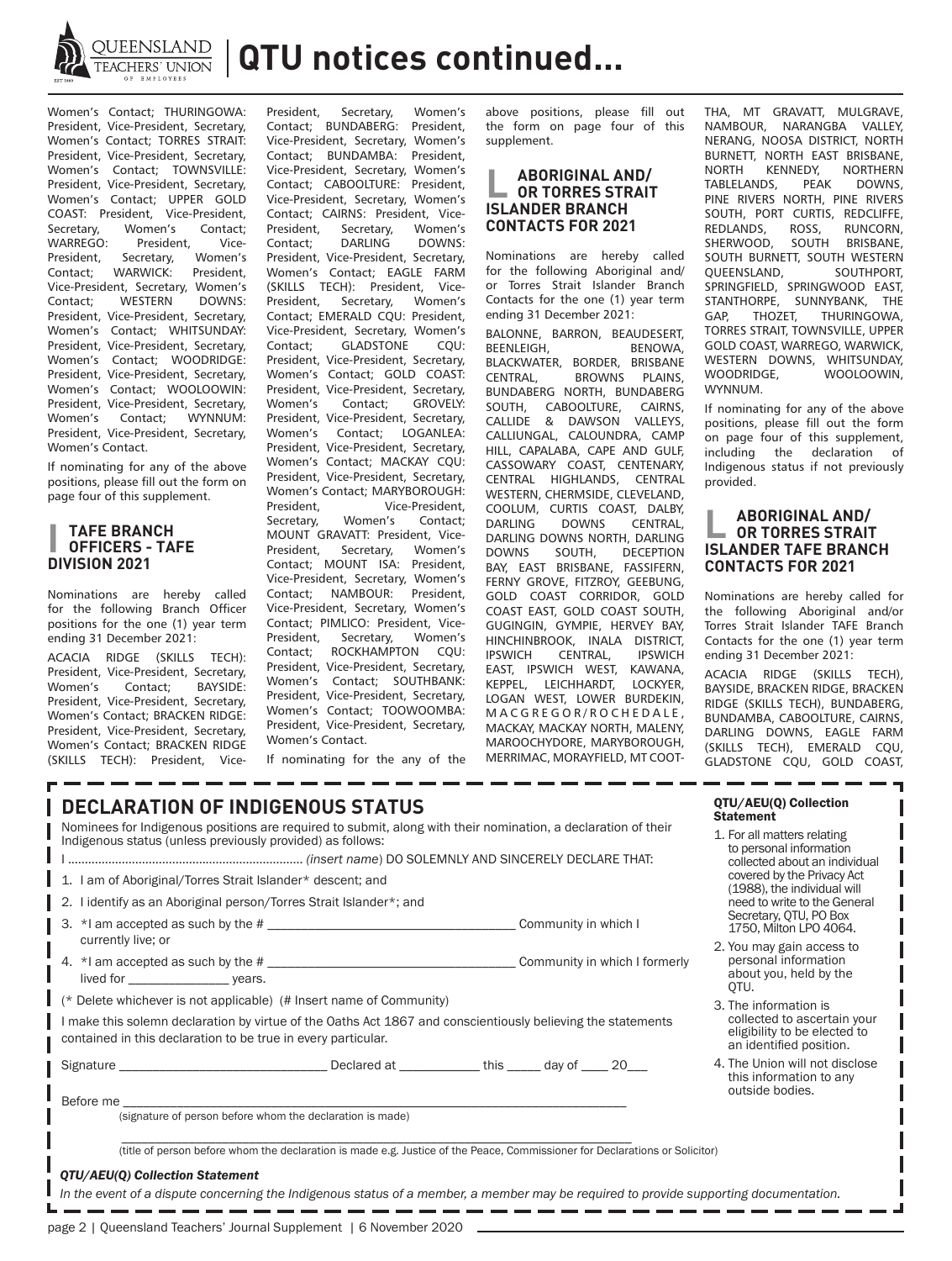GROVELY, LOGANLEA, MACKAY CQU, MARYBOROUGH, MOUNT GRAVATT, MOUNT ISA, NAMBOUR, PIMLICO, ROCKHAMPTON CQU, SOUTHBANK, TOOWOOMBA.

If nominating for any of the above positions, please fill out the form on page four of this supplement, including the declaration of Indigenous status if not previously provided.

### **L ABORIGINAL AND/ OR TORRES STRAIT ISLANDER AREA COUNCIL CONTACTS FOR 2021**

Nominations are hereby called for the following Aboriginal and/or Torres Strait Islander Area Council Contact positions for the remainder of the one (1) year term ending 31 December 2021:

CENTRAL QUEENSLAND AREA COUNCIL, GOLD COAST AREA COUNCIL, LOGAN REDLANDS AREA COUNCIL, METROPOLITAN CENTRAL AREA COUNCIL, METROPOLITAN<br>NORTH AREA COUNCIL, NORTH AREA COUNCIL,<br>METROPOLITAN SOUTH AREA **METROPOLITAN** COUNCIL, METROPOLITAN WEST LOGAN AREA COUNCIL, NORTH QUEENSLAND AREA COUNCIL, PENINSULA AREA COUNCIL, SOUTH QUEENSLAND AREA COUNCIL, SUNSHINE COAST AREA COUNCIL, WIDE BAY AREA COUNCIL.

If nominating for any of the above positions, please fill out the form on page four of this supplement,<br>including the declaration of including the declaration Indigenous status if not previously provided.

### **D AREA COUNCIL WOMEN'S CONTACTS FOR 2021**

Nominations are hereby called for the following Area Council Women's Contact positions for the remainder of the one (1) year term ending 31 December 2021:

CENTRAL QUEENSLAND AREA<br>COUNCIL GOLD COAST AREA COUNCIL, GOLD COAST COUNCIL, LOGAN REDLANDS AREA COUNCIL, METROPOLITAN CENTRAL AREA COUNCIL, METROPOLITAN<br>NORTH AREA COUNCIL A COUNCIL<mark>,</mark><br>SOUTH AREA METROPOLITAN COUNCIL, METROPOLITAN WEST LOGAN AREA COUNCIL, NORTH<br>QUEENSLAND AREA COUNCIL, QUEENSLAND PENINSULA AREA COUNCIL, SOUTH QUEENSLAND AREA COUNCIL, SUNSHINE COAST AREA COUNCIL, WIDE BAY AREA COUNCIL.

If nominating for any of the above positions, please fill out the form on page four of this supplement.

### **F QCU UNIONS FOR REFUGEES WORKING COMMITTEE**

Nominations are hereby called for one (1) QTU nominee to the Queensland Council of Union's Unions for Refugees Working Committee for the one (1) year term commencing January 2021. The committee's primary objective is to advocate for the rights of refugees in line with Australia's humanitarian obligations and to develop and maintain relationships with community organisations operating with the refugee rights sphere. Meetings may be held up to ten times per year.

Election to be by Council.

If nominating for the above position, please fill out the form on page four of this supplement.

#### **G** QTU NOMINEES **– PROMOTION SELECTION PANELS**

The QTU is represented by nominees on all promotion selection panels for classified teaching positions.

Members wishing to be considered

| QUEENSLAND TEACHERS' UNION EXPRESSIONS OF INTEREST |  |  |  |
|----------------------------------------------------|--|--|--|
| <b>Acting Administrative Officer 2021</b>          |  |  |  |
|                                                    |  |  |  |

|                                                             | $I \vee A \vee I \vee I$      |  |
|-------------------------------------------------------------|-------------------------------|--|
|                                                             |                               |  |
|                                                             |                               |  |
|                                                             | CURRENT UNION POSITIONS HELD: |  |
|                                                             |                               |  |
|                                                             |                               |  |
| Positions for which interest is expressed: (e.g. Organiser. |                               |  |
|                                                             | Industrial Advocate etc)      |  |
|                                                             |                               |  |
|                                                             |                               |  |
|                                                             |                               |  |

for promotion panel nomination are invited to nominate by completing the form on page four of this supplement.

Upon receipt of nominations, advice will be sought from OTU branches on the suitability of nominees, prior to the final decision on endorsement by State Council.

### **F REMOTE AREA TEACHER EDUCATION PROGRAM (RATEP) MANAGEMENT COMMITTEE**

Nominations are hereby called for one (1) QTU nominee to the RATEP Management Committee for a one (1) year term commencing 1 January 2021. DET partners with TNQ TAFE and JCU for this community based program which aims to increase the number of qualified indigenous teachers and paraprofessionals employed in Queensland schools. The committee meets three (3) times per year alternating between JCU Townsville and TNQ TAFE, Cairns. A QTU nominee has been included on the committee to provide advice and oversee the implementation of RATEP.

Election to be by Council.

If nominating for the above position, please fill out the form on page four of this supplement.

## **E AWARDS COMMITTEE**

Nominations are hereby called for one (1) member of the Awards Committee for the remainder of the three (3) year term ending May 2023 or such other term as determined by Council/Conference. The Committee makes recommendations to Council or Executive on nomination of members or former members for Australian honours, Life Membership of the QTU and QTU Service Awards. Nominees must be members of Council.

*This form should be accompanied by a brief resume (approx. 500 words) designed to outline your suitability for the position(s). This resume may include:*

*• Positions held/experience with the Education Department or other relevant employers;*

*• Experience in the QTU at all levels; and*

*•A brief summary of knowledge/ skills relevant to the position(s).*

*Expressions of interest must be lodged with the General Secretary, Queensland Teachers' Union on or before noon on Monday 30 November 2020. Postal address: PO Box 1750, MILTON BC QLD 4064.*

Signed: **Graham Moloney** General Secretary

Election to be by Council.

If nominating for the above position, please fill out the form on page four of this supplement.

#### **E GANDU JARJUM – ABORIGINAL AND TORRES STRAIT ISLANDER EDUCATION COMMITTEE**

Nominations are hereby called for the following members of Gandu Jarium (the Aboriginal and Torres Strait Islander Education Committee) for the remainder of the three (3) year term ending 24 May 2023 or such other term as determined by Council/Conference:

South Queensland (includes Greater Brisbane, South Coast, Redlands, Moreton, Toowoomba, Darling Downs and South West Queensland areas) - one (1) delegate

Unless already provided, nominees for positions on Gandu Jarjum will be required to submit, along with their nomination, a declaration of their Indigenous status and may be required to submit supporting documentation in line with that approved and used by peak Indigenous councils (see form on page two of this supplement).

The Committee will meet at least four times a year. These meetings will be face to face, however at least one or more of these meetings may be held outside Brisbane subject to travel arrangements. Meetings will scheduled for weekends or other non-working. All other meetings of the Committee will be held via teleconference.

Election to be by Council.

If nominating for the above position, please fill out the form on page four of this supplement

# **E PROFESSIONAL ISSUES COMMITTEE**

Nominations are hereby called for one (1) member of the Professional Issues Committee, one of whom will be an Aboriginal and/or Torres Strait Islander, where one nominates, for the remainder of the three (3) year term ending 24 May 2023 or such other term as determined by Council/Conference.

The Committee usually meets twice per term after school hours at The Teachers' Building, Milton, and is responsible for the development of appropriate policies in the area of curriculum. It provides advice, recommendations and reports to Executive, Council and Conference.

Election to be by Council.

If nominating for the above position, please fill out the form on page four of this supplement.

I